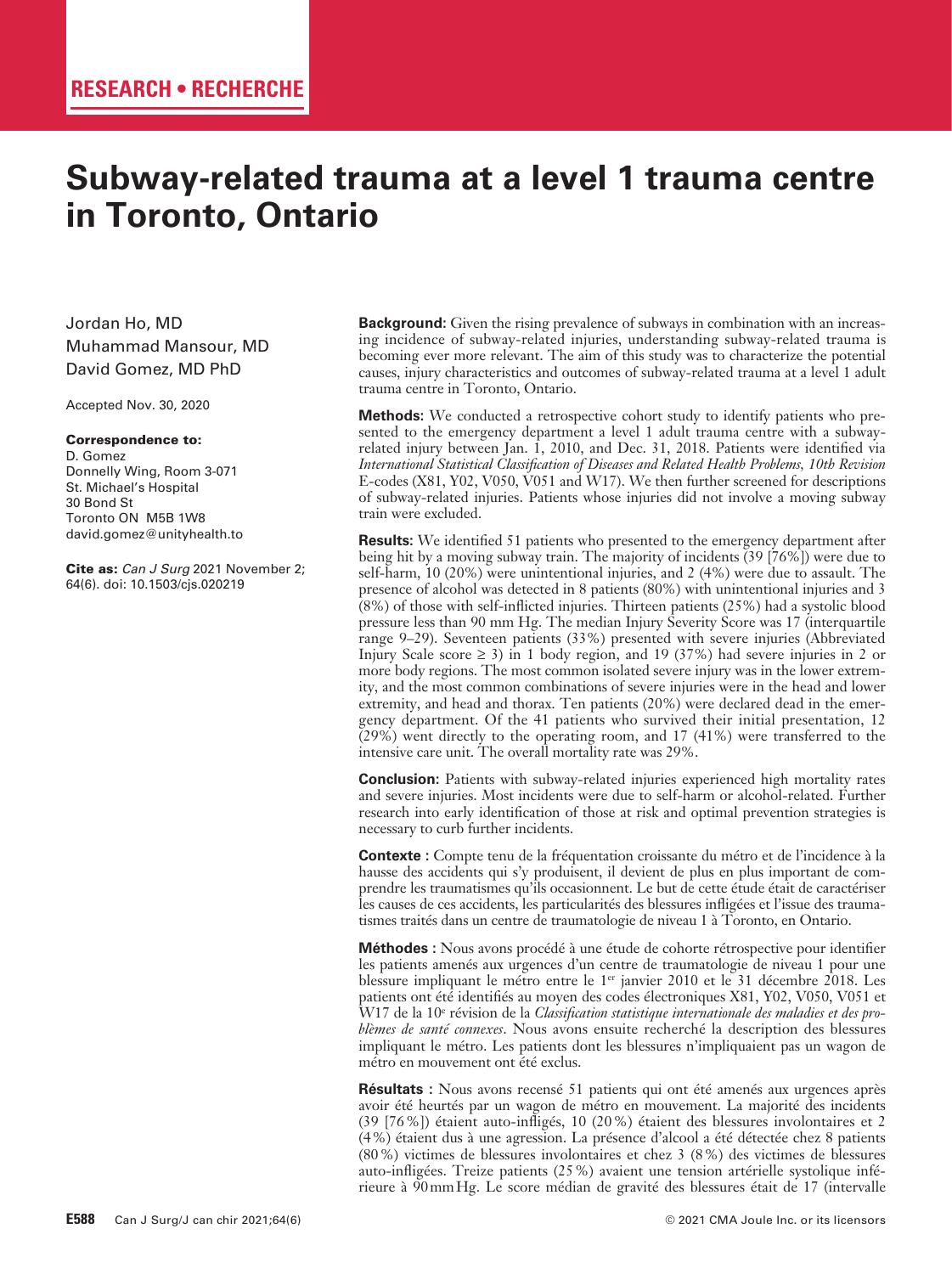interquartile 9–29). Dix-sept patients (33%) présentaient des blessures graves (score à l'échelle abrégée des blessures ≥ 3) à une région du corps et 19 (37%) présentaient des blessures graves à 2 régions du corps ou plus. La blessure grave la plus souvent isolée concernait les membres inférieurs et les combinaisons les plus fréquentes de blessures graves concernaient la tête et les membres inférieurs et la tête et le thorax. Le décès de 10 patients (20%) a été constaté à leur arrivée aux urgences. Parmi les 41 patients ayant survécu après cette consultation initiale, 12 (29%) ont été amenés directement au bloc opératoire et 17 (41%) ont été transférés à l'unité des soins intensifs. Le taux de mortalité global était de 29%.

**Conclusion :** Les patients victimes de blessures impliquant le métro présentent un taux de mortalité élevé et des blessures graves. La majorité des incidents sont autoinfligés ou liés à l'alcool. Il faudra approfondir la recherche pour identifier les personnes à risque et appliquer des stratégies de prévention optimales afin de réduire le nombre d'incidents.

**S**ubway systems have become a staple of rapid transit systems worldwide. As of 2017, there were subway systems in 178 cities in 56 countries, including 18 cities in North America, serving 3 billion passengers annually.1 The Toronto Transit Commission (TTC) subway system is Canada's busiest subway system, with a ridership of 416 million in 2018, and ridership has been increasing every year.2 Despite yearly improvements to safety, subway injury in Toronto has become an everincreasing problem. Between 2010 and 2016, 148 subway injury incidents were reported, of which 131 were suicide attempts.3 A 2018 report noted an average of 23 suicide incidents per year, with a "statistically significant upward trend" since 2013.4

Subway-related injuries remain a sparsely studied area of traumatic injury. Studies characterizing injuries have shown that victims commonly experience severe polytrauma.5–8 Investigators have also focused on causes of incidents: studies characterizing subway-related fatalities in New York City in 1990–2003 and 2003–2007 showed that suicide attempts accounted for the majority of incidents.<sup>5,6,9</sup>

To our knowledge, the most recent study of death and injury patterns in the TTC subway system was published in 1984.10 The authors studied detailed TTC records of all incidents and 119 coroner's reports of subway fatalities between 1954 and 1980. They found similar patterns of head and torso injury as described elsewhere, that incidents were most common between 1000 and 1700, and that 61% of those who died had a history of previous psychiatric illness. They recommended the placement of trained inspectors at stations and greater resources put toward mental health.

This aim of the present study was to characterize the potential causes of subway-related trauma and the presentation and outcomes of patients admitted to a level 1 adult trauma centre in Toronto with subway-related injuries. The findings will add to a growing body of literature characterizing subway-related injuries, with the goal of improving management of such patients and possibly recommending prevention strategies.

#### **METHODS**

#### *Setting*

There are 4 subway lines currently operational in Toronto. During rush hour, up to 63 trains are on Line 1 simultaneously, 40 trains on Line 2, 6 trains on Line 3, and 4 trains on Line 4. During non-rush-hour periods, there are about 27 trains on Line 1 at any given time. St. Michael's Hospital is 1 of 2 level 1 adult trauma centres in Toronto and is located in the downtown core of the city. The catchment area of St. Michael's Hospital covers the majority of subway stations in Toronto, especially the downtown stations, which average more than 63000 travellers per station per day.<sup>2,11</sup>

#### *Study design, and inclusion and exclusion criteria*

We conducted a retrospective analysis on prospectively collected data in the St. Michael's Hospital Trauma Registry. We identified patients who presented to the emergency department after experiencing a subway-related injury between Jan. 1, 2010, and Dec. 31, 2018, via *International Statistical Classification of Diseases and Related Health Problems, 10th Revision* E-codes X81, Y02, V050, V051 and W17. We then further screened for descriptions of subway-related injuries. Patients whose injuries did not involve a moving subway train were excluded. The study was approved by the St. Michael's Hospital Research Ethics Board.

#### *Data collection*

Data were abstracted and coded into a password-protected standardized data collection sheet that was stored on internal servers. No patient identifiers were collected. All patients were assigned a unique participant identification number. Data elements abstracted included age, sex, date and time of admission, past medical and psychiatric history, history of alcohol or substance use, vital signs (Glasgow Coma Scale score, systolic blood pressure, respiratory rate)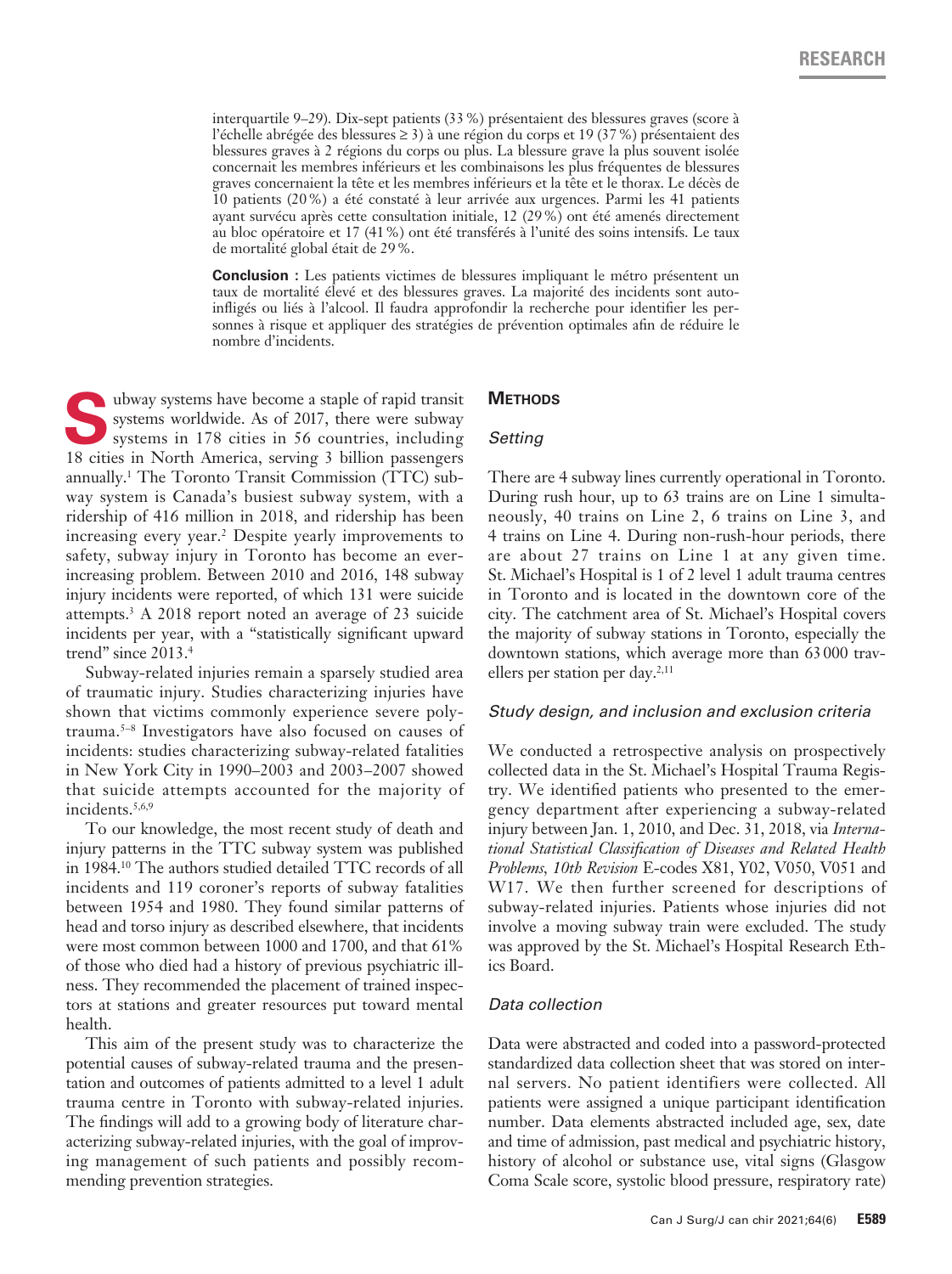on arrival, intent, Injury Severity Score (ISS) (2005 edition), Abbreviated Injury Scale (AIS) scores by body region, blood alcohol concentration, emergency department disposition, postemergency destination, length of stay, days spent in the intensive care unit, days spent receiving mechanical ventilation and discharge disposition. We defined severe injuries as an AIS score of 3 or higher. We defined alcohol intoxication as a blood alcohol concentration greater than 80 mg/dL, as per the legal limit for driving in the Criminal Code of Canada.12

# *Statistical analysis*

We analyzed all data using SAS software v. 9.4 (SAS Institute). We calculated medians and interquartile ranges (IQRs) for continuous variables, and used absolute and relative frequencies to summarize discrete variables.

## **Results**

During the 9-year study period, 75 people presented to the emergency department after being injured in subway stations. We excluded 24 patients whose injuries were due to falls onto the subway tracks or down stairs in a station without associated injuries secondary to a moving subway train. Our study cohort thus consisted of 51 patients who had been hit by a moving subway train.

The majority of the patients (35 [69%]) were male. At the time of presentation to the emergency department, 18 patients (35%) had a Glasgow Coma Scale score of 8 or less, and 13 (25%) had a systolic blood pressure less than 90 mm Hg (Table 1).

Ten patients (20%) were declared dead in the emergency department. Of the 41 patients who survived their initial presentation, 12 (29%) went directly to the operating room, 17 (41%) were transferred to the intensive care unit, 9 (22%) went to the ward, 1 (2%) was transferred to a secondary acute care hospital, and 2 (5%) were discharged home from the emergency department. The median length of hospital stay was 12 (IQR 0–32) days. The overall mortality rate was 29%; the survival rate for patients who survived their initial presentation was 88% (*n* = 36).

The number of patients per year ranged from 2 (in 2013) to 12 (in 2014); however, a trend toward an increasing yearly number of patients was apparent during the study period.

## *Incident characteristics*

The majority of incidents (39 [76%]) were due to selfharm; (10 [20%]) were unintentional injuries, and (2 [4%]) were due to assault. About 1 out of 4 incidents (12 [24%]) were known to have involved alcohol, with a median blood alcohol concentration of 213.5 mg/dL (IQR 119–260 mg/dL). Ten patients (20%) were intoxicated, 2 patients (4%) had a

|                                                                                           | No. (%) of<br>patients* |
|-------------------------------------------------------------------------------------------|-------------------------|
| Characteristic                                                                            | n = 51                  |
| Age, mean $\pm$ SD, yr                                                                    | $41 \pm 27$             |
| Male sex                                                                                  | 35 (69)                 |
| Glasgow Coma Scale score                                                                  |                         |
| $\leq 8$                                                                                  | 18 (35)                 |
| $9 - 13$                                                                                  | 2(4)                    |
| $\geq 13$                                                                                 | 31(61)                  |
| Systolic blood pressure < 90 mm Hg                                                        | 13 (25)                 |
| Injury Severity Score, median (IQR)                                                       | 17 (9–29)               |
| <b>Injury Severity Score</b>                                                              |                         |
| $1 - 8$                                                                                   | 12 (24)                 |
| $9 - 15$                                                                                  | 11 (22)                 |
| $16 - 24$                                                                                 | 8(16)                   |
| $25 - 47$                                                                                 | 15 (29)                 |
| 48-75                                                                                     | 5(10)                   |
| Abbreviated Injury Scale score ≥ 3                                                        |                         |
| Head                                                                                      | 22 (43)                 |
| Thorax                                                                                    | 17 (33)                 |
| Spine                                                                                     | 5(10)                   |
| Upper extremity<br>Lower extremity                                                        | 4 (8)<br>15 (29)        |
| Length of hospital stay, mean $\pm$ SD, d                                                 | $20.8 \pm 20$           |
| Length of intensive care unit stay, mean $\pm$ SD, d                                      | $7.8 \pm 8$             |
| Duration of mechanical ventilation, mean $\pm$ SD, d                                      | $8.7 \pm 10$            |
| Postemergency destination ( $n = 41$ )                                                    |                         |
| Intensive care unit                                                                       | 17 (41)                 |
| Operating room                                                                            | 12 (29)                 |
| Ward                                                                                      | 9(22)                   |
| Transferred to secondary acute care hospital                                              | 1(2)                    |
| Discharged home                                                                           | 2(5)                    |
| Blood alcohol concentration, mg/dL                                                        |                         |
| > 0                                                                                       | 12 (24)                 |
| > 80                                                                                      | 10 (20)                 |
| Unknown                                                                                   | 10 (20)                 |
| Intent                                                                                    |                         |
| Self-inflicted                                                                            | 39 (76)                 |
| Accidental                                                                                | 10(20)                  |
| Homicide/assault                                                                          | 2(4)                    |
| Psychiatric history                                                                       | 22 (43)                 |
| Depression/depressive episodes                                                            | 15 (29)                 |
| Psychotic disorder                                                                        | 10 (20)                 |
| Bipolar disorder                                                                          | 4(8)                    |
| Anxiety disorder                                                                          | 1(2)                    |
| History of previous suicide attempt(s)                                                    | 3(6)                    |
| Psychiatric condition, not otherwise specified                                            | 2(4)                    |
| > 1 psychiatric diagnosis                                                                 | 10 (20)                 |
| Recorded history of alcohol or substance use                                              | 17 (33)                 |
| Alcohol use disorder only                                                                 | 7(14)                   |
| Psychoactive substance use only                                                           | 7(14)                   |
| Both alcohol and substance use                                                            | 3(6)                    |
| Died                                                                                      | 15 (29)                 |
| In emergency department                                                                   | 10 (20)                 |
| After surgery                                                                             | 2 (4)                   |
| In intensive care without surgery                                                         | 3(6)                    |
| $IQR =$ interquartile range; $SD =$ standard deviation.<br>*Except where noted otherwise. |                         |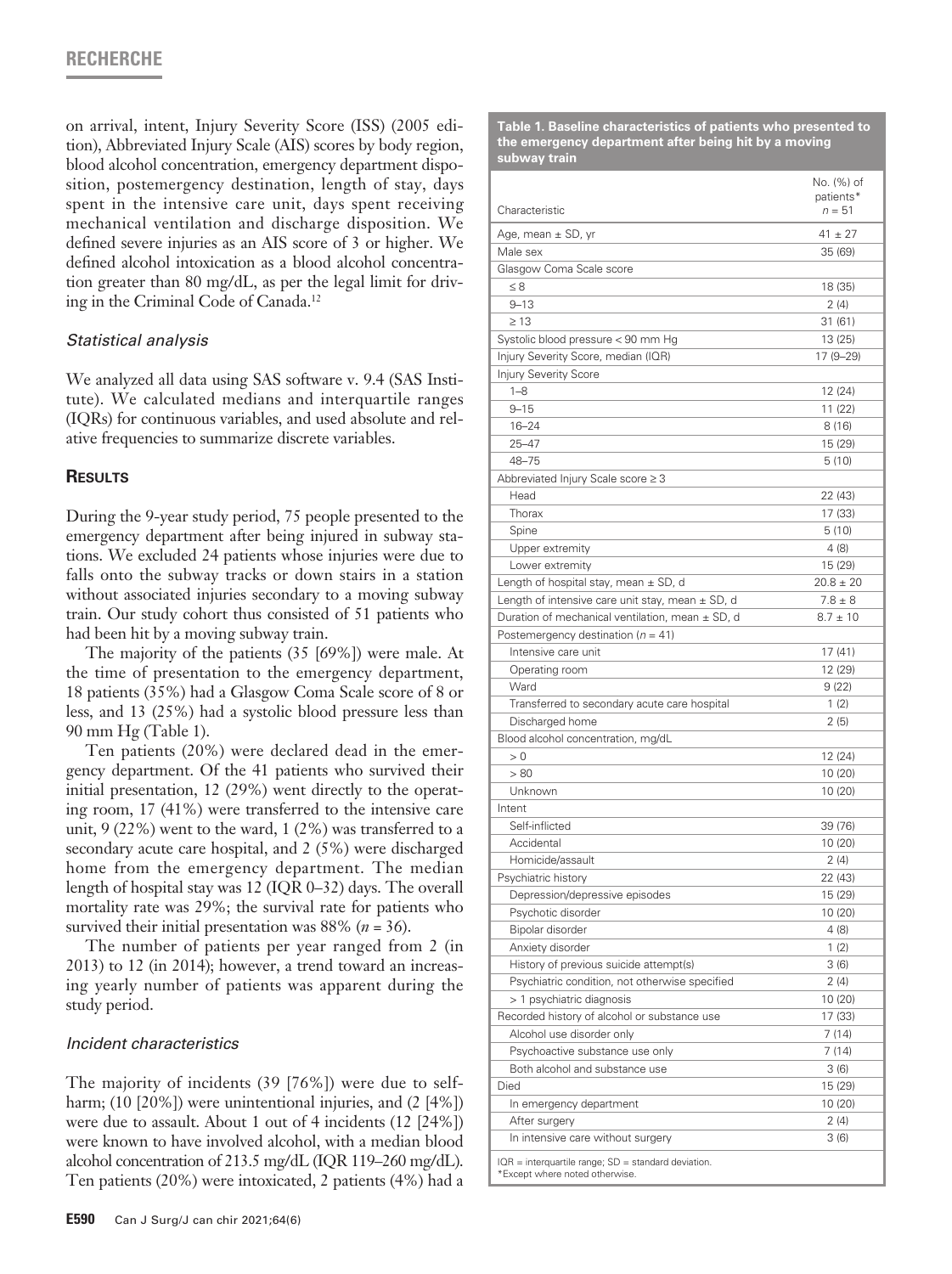blood alcohol concentration greater than 0 mg/dL but were not intoxicated, 29 patients (57%) had a blood alcohol concentration of 0 mg/dL, and in 10 cases (20%), the blood alcohol concentration was unknown. The presence of alcohol was detected in 8 patients (80%) with unintentional injuries, of whom 7 were intoxicated. Only 3 patients (8%) with self-inflicted injuries had been drinking, of whom 2 were intoxicated.

More than half (22 [56%]) of self-harm injuries were associated with a previous history of psychiatric disorders, and 10 (26%) were associated with a history of alcohol or substance use. The most common diagnoses were a history of depression (15 patients), psychotic disorder (10) and bipolar disorder (4); 10 patients had multiple psychiatric diagnoses (Table 1). None of the 12 patients with unintentional or assault-related injury had a previous history of a psychiatric disorder, although 8 (67%) had a history of alcohol or substance use.

Incidents were distributed equally throughout the year, as divided into quarters (Table 2). Two-thirds of injuries occurred between noon and 1800 (20 [39%]), or 0600 and noon (14 [27%]). The majority of unintentional injuries (7/10 [70%]) happened between 1800 and 0600, and the majority of self-harm incidents (29/39 [74%]) occurred between 0600 and 1800. Incidents were more prevalent on Mondays, Tuesdays and Thursdays; however, there was no association between intent and day of the week.

## *Injury patterns and characteristics*

The median ISS was 17 (IQR 9–29). Severe injuries were found in the head (22 [43%]), thorax (17 [33%]), lower extremities (15 [29%]), spine (5 [10%]), upper extremities (4 [8%]) and abdomen (1 [2%]). One in 4 patients (12 [24%]) had an AIS score of 3 or higher in the head and presented to the emergency department with a Glasgow Coma Scale score of 8 or less, which suggested anatomic and physiologic signs of severe head injury. Evaluation of the most common severe injury profiles showed that onethird of patients (17 [33%]) presented with severe injuries in 1 body region, 19 (37%) had severe injuries in 2 or more body regions, and 15 (29%) did not have any severe injuries (Table 3). The most common isolated severe injury was in the lower extremity, and the most common combinations of severe injuries were in the head and lower extremity, and head and thorax. The ISS and patterns of injury did not vary based on intent, blood alcohol concentration or psychiatric history.

# **Discussion**

In the present study, subway-related injuries were associated with high morbidity and mortality, which is in keeping with the findings of Rodier and colleagues.<sup>8</sup> Also consistent with previous studies,<sup>6,8</sup> patients most commonly

| <b>Table 2. Time characteristics</b> |                  |
|--------------------------------------|------------------|
| Characteristic                       | No. (%) of cases |
| Quarter                              |                  |
| January-March                        | 15 (29)          |
| April-June                           | 11(22)           |
| July-September                       | 13 (25)          |
| October-December                     | 12 (24)          |
| Day of week                          |                  |
| Sunday                               | 6(12)            |
| Monday                               | 13 (26)          |
| Tuesday                              | 9(18)            |
| Wednesday                            | 5(10)            |
| Thursday                             | 11(22)           |
| Friday                               | 3(6)             |
| Saturday                             | 4(8)             |
| Time of day                          |                  |
| 0600-0959                            | 6(12)            |
| 1000-1359                            | 18 (35)          |
| 1400-1759                            | 10 (20)          |
| 1800-2159                            | 8(16)            |
| 2200-0159                            | 9(18)            |

| <b>Table 3. Patterns of injury</b>                                         |                     |  |
|----------------------------------------------------------------------------|---------------------|--|
| Pattern                                                                    | No. (%) of patients |  |
| No severe injuries*                                                        | 15 (29)             |  |
| Severe injury to 1 body region only                                        | 17 (33)             |  |
| Lower extremity                                                            | 7(14)               |  |
| Head                                                                       | 6(12)               |  |
| Thorax                                                                     | 4(8)                |  |
| Severe injury to multiple body regions                                     | 19 (37)             |  |
| Head and lower extremity                                                   | 4(8)                |  |
| Head and thorax                                                            | 4(8)                |  |
| Other pattern                                                              | 11(22)              |  |
| *Defined as Abbreviated Injury Scale score of 3 or higher per body region. |                     |  |

presented with an isolated severe lower extremity injury, or a combination of severe head and lower extremity, or severe head and thorax injuries. One in 4 patients had a severe head injury, as measured by a combination of anatomic and physiologic variables (head AIS score  $\geq 3$  and Glasgow Coma Scale score  $\leq 8$ ). This mirrors the results of Johnston and Waddell<sup>10</sup> for 1954–1980. Of those who survived, 71% were transported directly from the emergency department to the intensive care unit or the operating room, which further highlights the severity of the injuries.

We found that subway-related injury was about 5 times more lethal and resulted in 4 times the hospital length of stay of the average traumatic injury in the United States.<sup>13</sup> Our overall mortality rate, 29%, was almost twice the case-fatality rate for severe traumatic injury assessed by emergency medical services in Toronto between 2006 and  $2007$  (16.7%),<sup>14</sup> which underscores the high mortality rate among people with subway-related injuries. Our high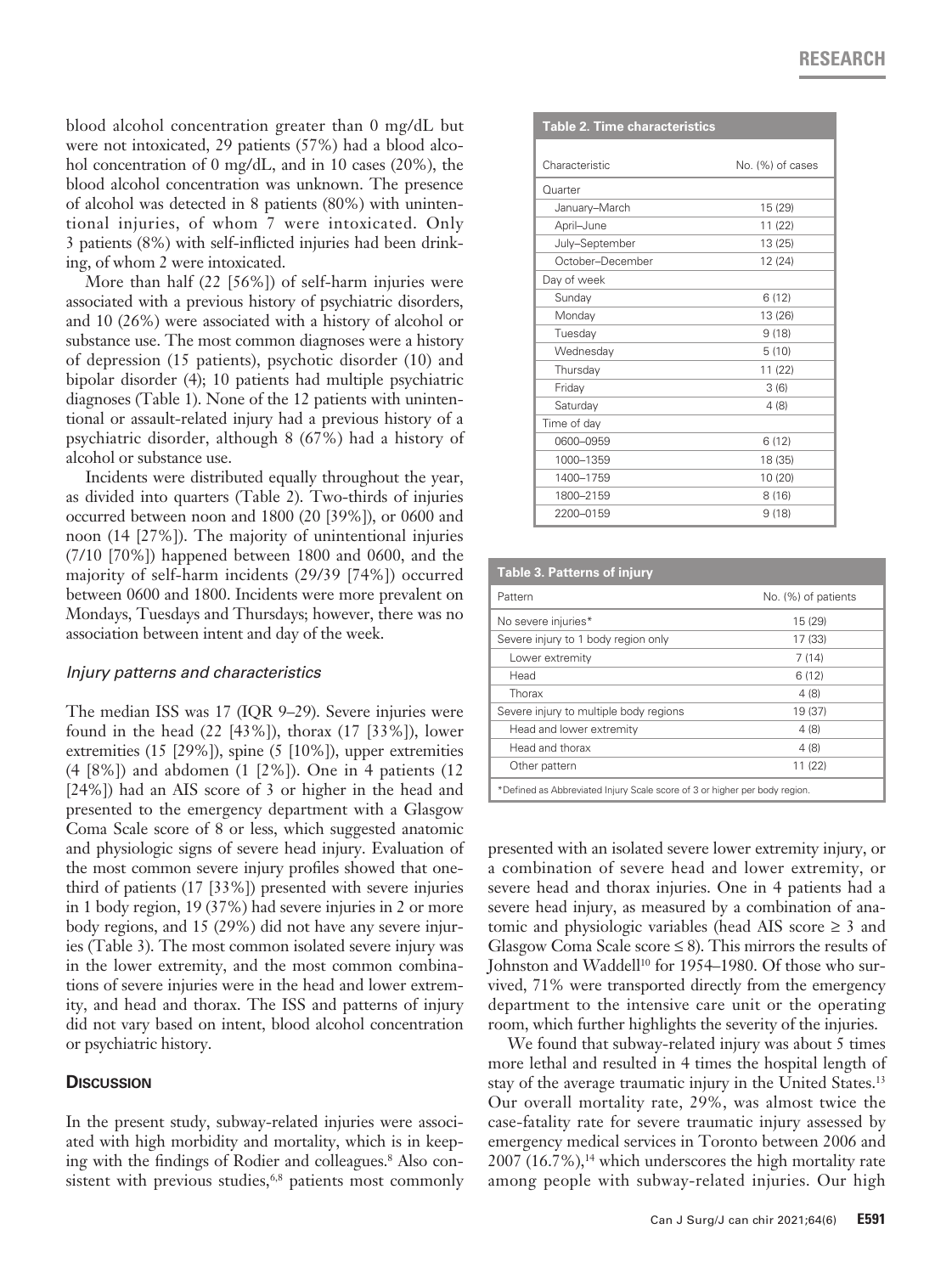# **RECHERCHE**

mortality rate is likely to be an underestimate of the overall lethality of these injuries, as we did not capture fatal incidents at the scene in which the person was not transported to hospital. Despite the high overall mortality rate, the survival rate was quite high for patients who survived their initial presentation, at 88%. Primary prevention efforts at the transit system level are required to have an impact on the lethality of these injuries. Anticipation of severe head and extremity injuries among those who survive transport would facilitate planning of receiving teams in hospital.

Subway-related injuries were associated with male sex, self-harm and alcohol use. Our population was similar in age and sex to those in other studies.<sup>5,6,8</sup> We found a male predominance (69%), although it was less pronounced than in previous studies  $(73\% - 86\%).$ <sup>5,6,8,15</sup> Interestingly, this has changed over time: Johnston and Waddell<sup>10</sup> found a female predominance (58%) among people with subwayrelated injuries in Toronto in 1954–1980. A 2002 study on rates of suicide and attempted suicide in Canada between 1979 and 1998 showed stable suicide rates with respect to sex.16 Further research is necessary to elucidate whether subways became a preferred suicide modality for males at some point in time.

Three of every 4 cases were due to self-harm, which supports the findings of previous studies.<sup>5,6</sup> Our study also reaffirms findings that unintentional injuries are more commonly associated with alcohol or substance use than a history of a psychiatric disorder.<sup>6,8</sup> Unintentional injuries were much more commonly associated with alcohol in our study than in other studies (80% v. 42%–46%5,6). Overall alcohol involvement in subway-related injuries varied widely between studies  $(25\% - 55\%)$ ;<sup>5,6,8</sup> this may reflect differing patterns of alcohol and transit use than in other cities, as well as differences in testing practices in the emergency department.

Subway-related injuries seem to be clustered around specific times and days. Our day of week and time of day distributions were similar to those found previously, corresponding to high stress and ridership at the beginning of the work week and work day, respectively.6,8 It is important to note that, in Toronto, the subway does not operate between 0200 and 0600. Our time distributions were also similar to those found for  $1954-1980$ ,<sup>10</sup> which suggests that these patterns have not changed over the previous halfcentury in Toronto. We did not find any seasonal distribution; however, other studies have shown an increased number of incidents during spring and winter.6,8 Further research may elucidate whether this clustering of events is due to peaks in ridership or illustrates a temporal relation between self-harm attempts and subway injury.

The prevalence of subways in rapid-transit systems around the world and the severity of subway-related injury necessitate a formal understanding of the mechanisms and causes surrounding subway-related trauma. Until a definitive paradigm is introduced to curb additional incidents, further study of subway-related trauma is warranted to inform management and cost-effective prevention strategies. Future studies that evaluate the entirety of the subway system and capture fatal and nonfatal events, focusing on the time, location within the station and speed of the train, might better characterize the relation between injury patterns and outcomes of people with subway-related trauma. In addition, evaluation of suicide attempts that were thwarted by subway personnel or bystanders must be included in order to fully understand the scope of the problem. Characterization of in-hospital complications, discharge destination, and subsequent incidents or followup would help to further guide the care of these patients.

Various primary prevention strategies have been proven to be effective, although they all require substantial financial investment.17 Platform screen doors resulted in a reduction of 59.9% in the subway suicide rate as they were being installed in Hong Kong in 2002,<sup>18</sup> and "suicide pits," which increase the distance from the platform to the train, may have contributed to a 21% reduction in mortality in suicide incidents in London.<sup>19</sup> A 1987 campaign to reduce inappropriate reporting of suicide in the media in Vienna also resulted in a decrease in subway-related suicide.<sup>20</sup> Other measures include the placement of trained personnel at high-risk stations during high-risk times, installation of blue lights to reduce suicidal behaviour, and introduction of media campaigns to reduce the portrayal of subways as an attractive means of suicide.<sup>17</sup>

## *Limitations*

Our study relies on the data collected in the St. Michael's Hospital Trauma Registry, which did not necessarily include data on a full toxicology screen, or information about complications and discharge destination. In addition, we were unable to corroborate our data with TTC reports, which may have provided additional relevant incident information, as well as a better understanding of fatalities at the scene. Last, our study does not fully characterize subway trauma in Toronto, as we did not collect data from other trauma centres in Toronto or the coroner's office.

#### **Conclusion**

Patients with subway-related injuries who presented to a level 1 adult trauma centre in Toronto experienced high mortality rates. They had severe injuries, especially in the head, thorax and lower extremities. The majority of patients were male, three-quarters of incidents were selfharm attempts, and one-quarter were alcohol-related. Further research into the association of outcomes and a history of a psychiatric disorder, early identification of those at risk, and optimal prevention strategies are necessary to curb further incidents.